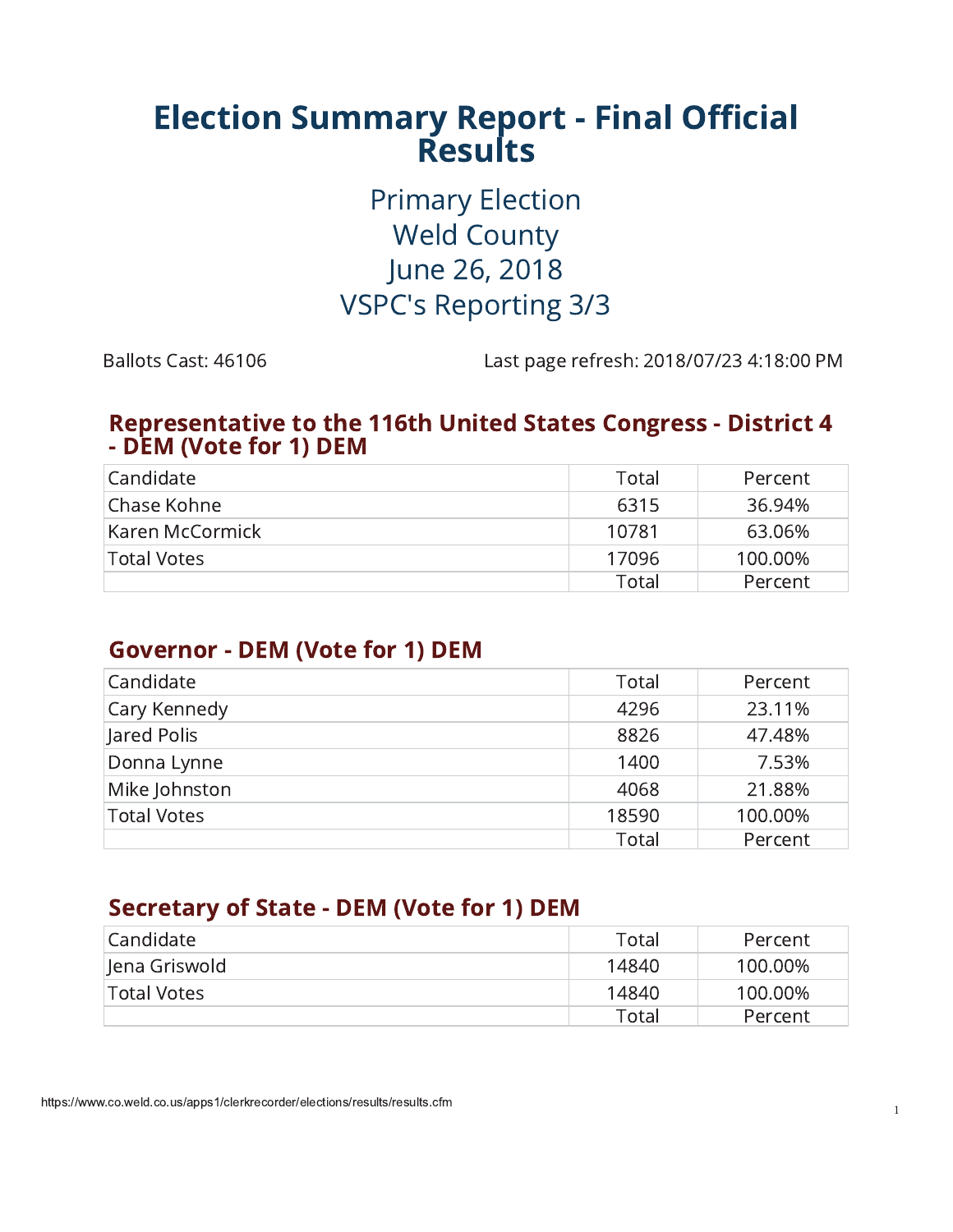# **State Treasurer - DEM (Vote for 1) DEM**

| Candidate              | Total | Percent |
|------------------------|-------|---------|
| Dave Young             | 13046 | 76.74%  |
| <b>Bernard Douthit</b> | 3954  | 23.26%  |
| <b>Total Votes</b>     | 17000 | 100.00% |
|                        | Total | Percent |

## **Attorney General - DEM (Vote for 1) DEM**

| Candidate          | Total | Percent |
|--------------------|-------|---------|
| Phil Weiser        | 8061  | 45.73%  |
| Joe Salazar        | 9567  | 54.27%  |
| <b>Total Votes</b> | 17628 | 100.00% |
|                    | Total | Percent |

#### **State Board of Education Member - Congressional District 4 -DEM (Vote for 1) DEM**

| Candidate   | Total | Percent |
|-------------|-------|---------|
| Tim Krug    | 14818 | 100.00% |
| Total Votes | 14818 | 100.00% |
|             | Total | Percent |

#### Regent of the University of Colorado - At Large - DEM (Vote for  $1)$  DEM

| Candidate      | Total | Percent |
|----------------|-------|---------|
| ' Lesley Smith | 14843 | 100.00% |
| Total Votes    | 14843 | 100.00% |
|                | Total | Percent |

# **State Senator - District 1 - DEM (Vote for 1) DEM**

| l Candidate     | Total | Percent |
|-----------------|-------|---------|
| Debra Gustafson | 1279  | 100.00% |
| Total Votes     | 1279  | 100.00% |
|                 | Total | Percent |

# **State Senator - District 13 - DEM (Vote for 1) DEM**

| l Candidate        | Total | Percent |
|--------------------|-------|---------|
| Phil Kelley        | 7667  | 100.00% |
| <b>Total Votes</b> | 7667  | 100.00% |
|                    | Total | Percent |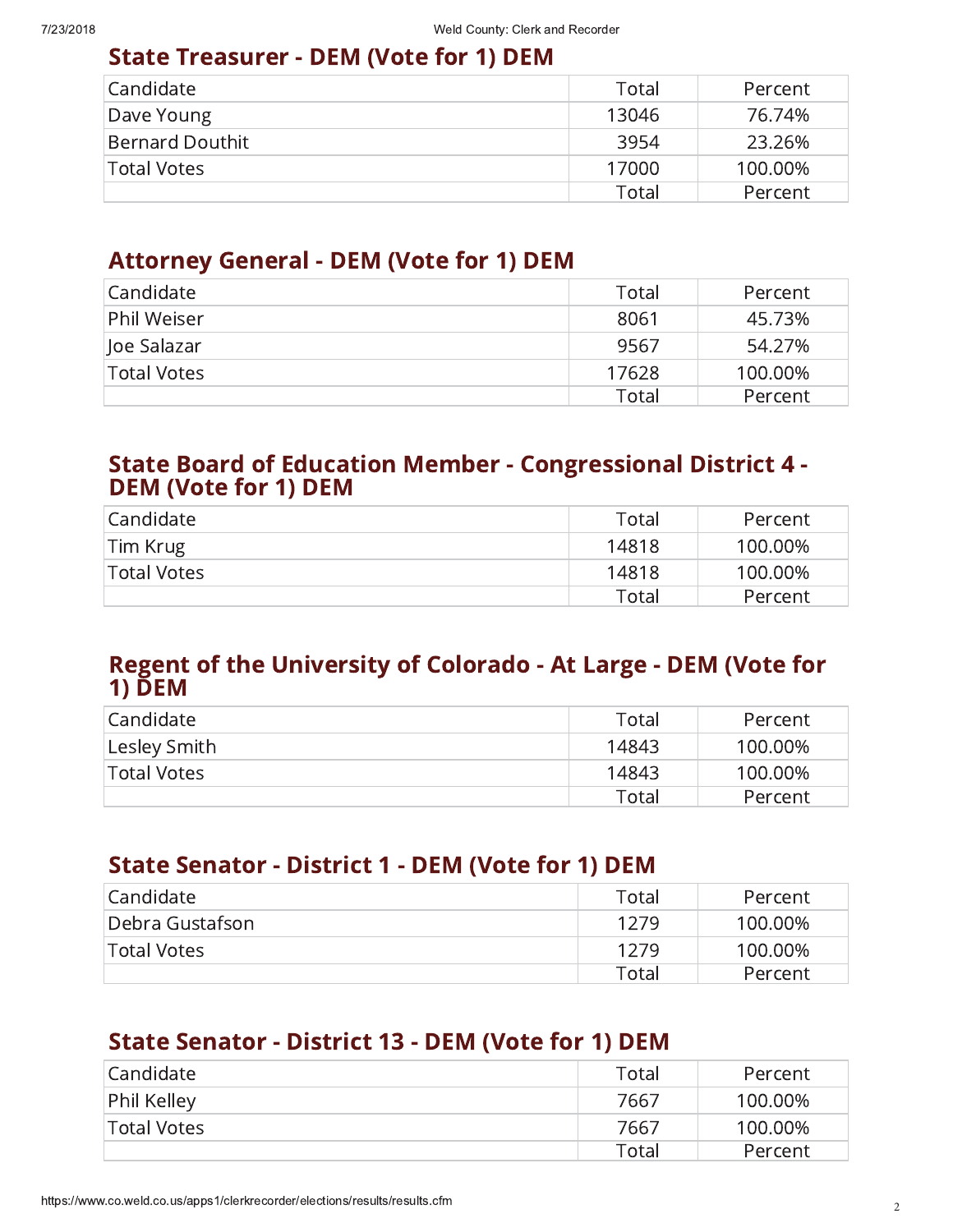#### **State Representative - District 48 - DEM (Vote for 1) DEM**

| Candidate_     | Total | Percent |
|----------------|-------|---------|
| Gbenga Ajiboye | 4721  | 100.00% |
| Total Votes    | 4721  | 100.00% |
|                | Total | Percent |

#### **State Representative - District 49 - DEM (Vote for 1) DEM**

| Candidate_  | Total | Percent |
|-------------|-------|---------|
| Conor Duffy | 1329  | 100.00% |
| Total Votes | 1329  | 100.00% |
|             | Total | Percent |

#### **State Representative - District 50 - DEM (Vote for 1) DEM**

| l Candidate      | Total | Percent |
|------------------|-------|---------|
| Rochelle Galindo | 2456  | 58.41%  |
| Jim Riesberg     | 1749  | 41.59%  |
| Total Votes      | 4205  | 100.00% |
|                  | Total | Percent |

#### **State Representative - District 63 - DEM (Vote for 1) DEM**

| l Candidate       | Total | Percent |
|-------------------|-------|---------|
| Brandon D. Bobian | 5136  | 100.00% |
| 'Total Votes      | 5136  | 100.00% |
|                   | Total | Percent |

# **Weld County Commissioner At Large - DEM (Vote for 1) DEM**

| Candidate_       | Total | Percent |
|------------------|-------|---------|
| Carl B. Erickson | 14739 | 100.00% |
| Total Votes      | 14739 | 100.00% |
|                  | Total | Percent |

# **Weld County Commissioner District 2 - DEM (Vote for 1) DEM**

| Candidate_     | Total | Percent |
|----------------|-------|---------|
| Duane J. Leise | 5545  | 100.00% |
| 'Total Votes   | 5545  | 100.00% |
|                | Total | Percent |

# **Weld County Clerk and Recorder - DEM (Vote for 1) DEM**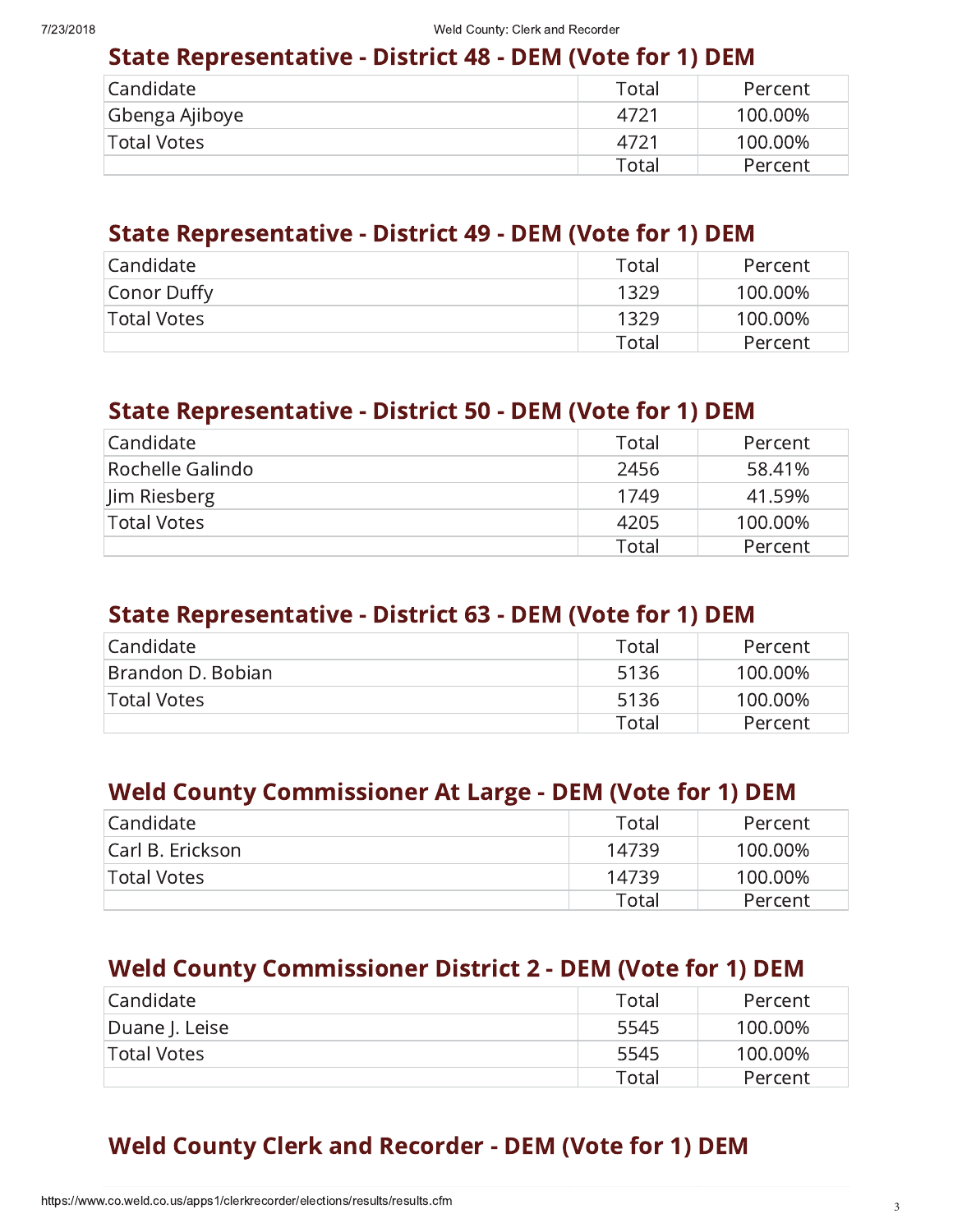| l Candidate        | Total | Percent |
|--------------------|-------|---------|
| Susie Velasquez    | 15153 | 100.00% |
| <b>Total Votes</b> | 15153 | 100.00% |
|                    | Total | Percent |

# **Weld County Assessor - DEM (Vote for 1) DEM**

| Candidate                                | Total | Percent                  |
|------------------------------------------|-------|--------------------------|
| There are no candidates for this office. |       | $\overline{\phantom{0}}$ |
| <b>Total Votes</b>                       |       | $\sim$                   |
|                                          | Fotal | Percent                  |

# **Weld County Sheriff - DEM (Vote for 1) DEM**

| Candidate                                | Total | Percent |
|------------------------------------------|-------|---------|
| There are no candidates for this office. |       | $\sim$  |
| Total Votes                              |       | $\sim$  |
|                                          | Fotal | Percent |

# Representative to the 116th United States Congress - District 4<br>- REP (Vote for 1) REP

| Candidate_  | Total | Percent |
|-------------|-------|---------|
| Ken Buck    | 24735 | 100.00% |
| Total Votes | 24735 | 100.00% |
|             | Total | Percent |

# **Governor - REP (Vote for 1) REP**

| Candidate               | Total | Percent |
|-------------------------|-------|---------|
| <b>Walker Stapleton</b> | 13236 | 49.49%  |
| Greg Lopez              | 3023  | 11.30%  |
| Doug Robinson           | 1975  | 7.38%   |
| Victor Mitchell         | 8512  | 31.83%  |
| <b>Total Votes</b>      | 26746 | 100.00% |
|                         | Total | Percent |

# **Secretary of State - REP (Vote for 1) REP**

| l Candidate        | Total  | Percent |
|--------------------|--------|---------|
| Wayne Williams     | -23064 | 100.00% |
| <b>Total Votes</b> | 23064  | 100.00% |
|                    | Total  | Percent |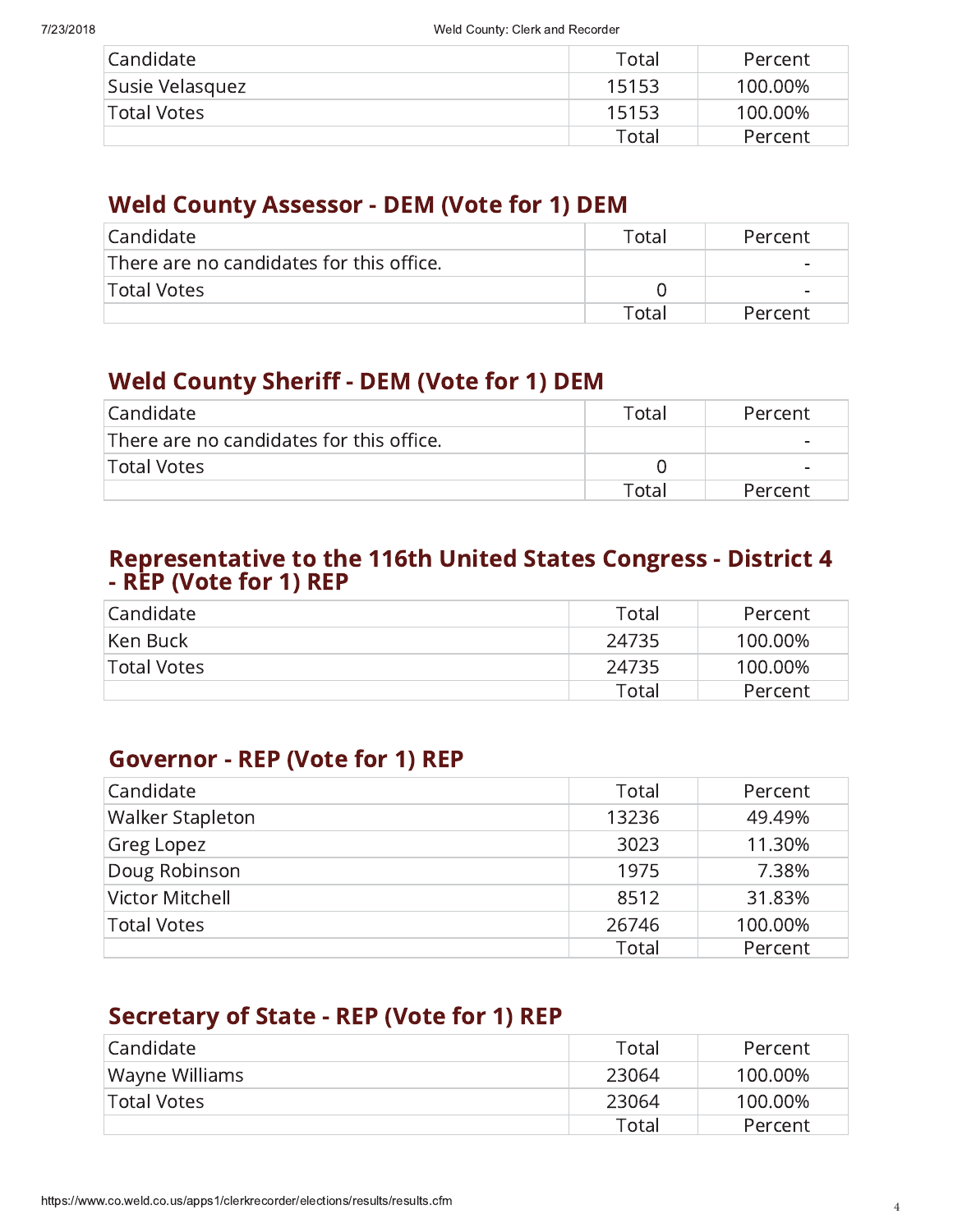# **State Treasurer - REP (Vote for 1) REP**

| Candidate           | Total | Percent |
|---------------------|-------|---------|
| Justin Everett      | 9103  | 38.16%  |
| Polly Lawrence      | 5212  | 21.85%  |
| <b>Brian Watson</b> | 9542  | 40.00%  |
| <b>Total Votes</b>  | 23857 | 100.00% |
|                     | Total | Percent |

# **Attorney General - REP (Vote for 1) REP**

| Candidate_       | Total | Percent |
|------------------|-------|---------|
| George Brauchler | 22932 | 100.00% |
|                  |       |         |
| Total Votes      | 22932 | 100.00% |
|                  | Total | Percent |

#### **State Board of Education Member - Congressional District 4 -REP (Vote for 1) REP**

| Candidate_         | Total | Percent |
|--------------------|-------|---------|
| Debora L. Scheffel | 22209 | 100.00% |
| Total Votes        | 22209 | 100.00% |
|                    | Total | Percent |

#### Regent of the University of Colorado - At Large - REP (Vote for  $1)$   $\overline{R}$

| Candidate   | Total | Percent |
|-------------|-------|---------|
| Ken Montera | 22136 | 100.00% |
| Total Votes | 22136 | 100.00% |
|             | Total | Percent |

# **State Senator - District 1 - REP (Vote for 1) REP**

| Candidate_       | Total | Percent |
|------------------|-------|---------|
| Jerry Sonnenberg | 3952  | 100.00% |
| Total Votes      | 3952  | 100.00% |
|                  | Total | Percent |

# **State Senator - District 13 - REP (Vote for 1) REP**

| l Candidate  | Total | Percent |
|--------------|-------|---------|
| John Cooke   | 10763 | 100.00% |
| 'Total Votes | 10763 | 100.00% |
|              | Total | Percent |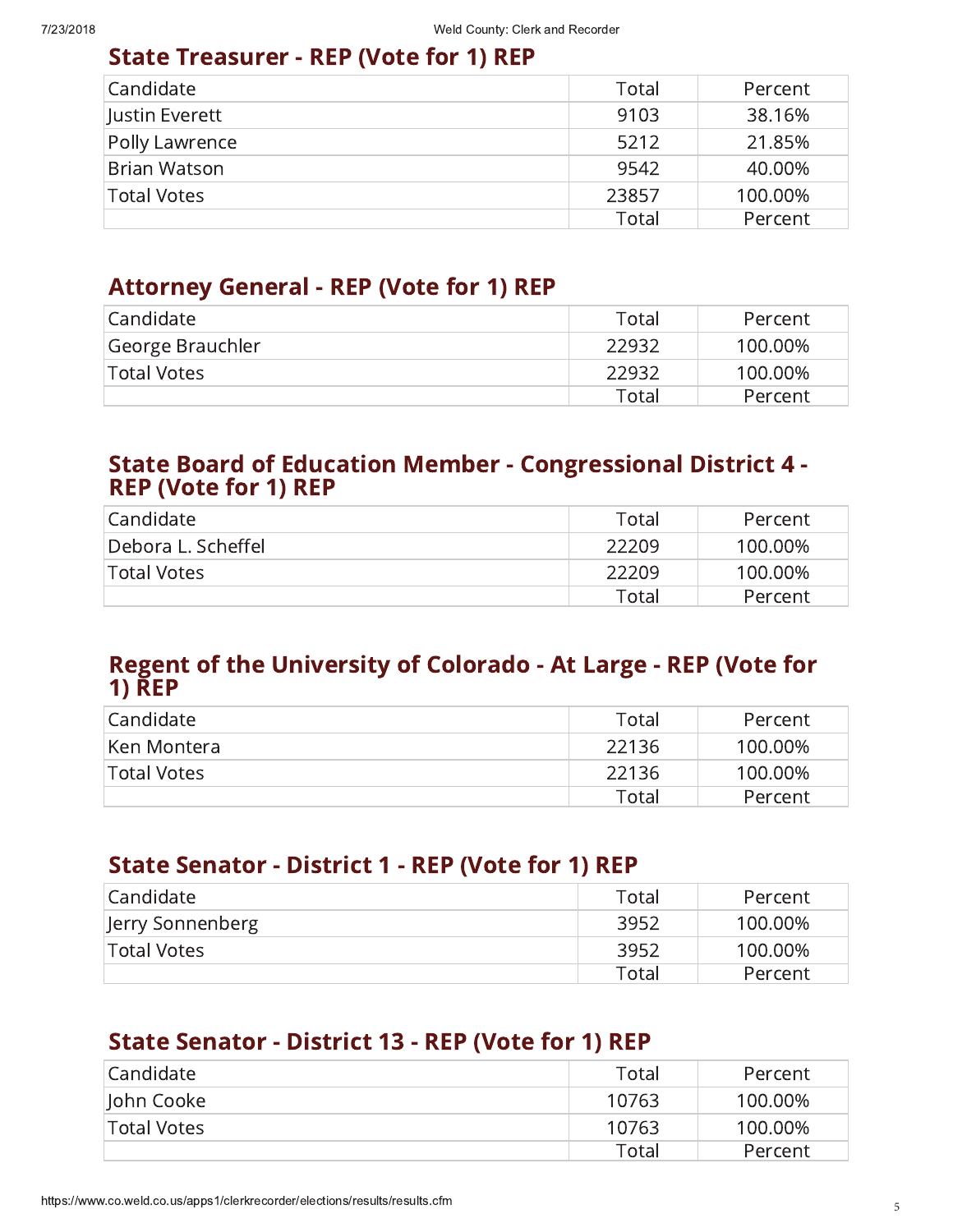# State Representative - District 48 - REP (Vote for 1) REP

| Candidate_            | Total | Percent |
|-----------------------|-------|---------|
| Stephen Alan Humphrey | 9075  | 100.00% |
| Total Votes           | 9075  | 100.00% |
|                       | Total | Percent |

#### State Representative - District 49 - REP (Vote for 1) REP

| Candidate_    | Total | Percent |
|---------------|-------|---------|
| Perry L. Buck | 2397  | 100.00% |
| Total Votes   | 2397  | 100.00% |
|               | Total | Percent |

#### State Representative - District 50 - REP (Vote for 1) REP

| Candidate_         | Total | Percent |
|--------------------|-------|---------|
| Michael A. Thuener | 3293  | 100.00% |
| Total Votes        | 3293  | 100.00% |
|                    | Total | Percent |

#### State Representative - District 63 - REP (Vote for 1) REP

| l Candidate   | Total | Percent |
|---------------|-------|---------|
| Lori A. Saine | 7625  | 100.00% |
| 'Total Votes  | 7625  | 100.00% |
|               | Total | Percent |

# Weld County Commissioner At Large - REP (Vote for 1) REP

| l Candidate        | Total | Percent |
|--------------------|-------|---------|
| Steve Moreno       | 17928 | 70.06%  |
| Sandi Elder        | 7661  | 29.94%  |
| <b>Total Votes</b> | 25589 | 100.00% |
|                    | Total | Percent |

# Weld County Commissioner District 2 - REP (Vote for 1) REP

| Candidate   | Total | Percent |
|-------------|-------|---------|
| Scott James | 5837  | 58.09%  |
| Mike Finn   | 4212  | 41.91%  |
| Total Votes | 10049 | 100.00% |
|             | Total | Percent |

# Weld County Clerk and Recorder - REP (Vote for 1) REP